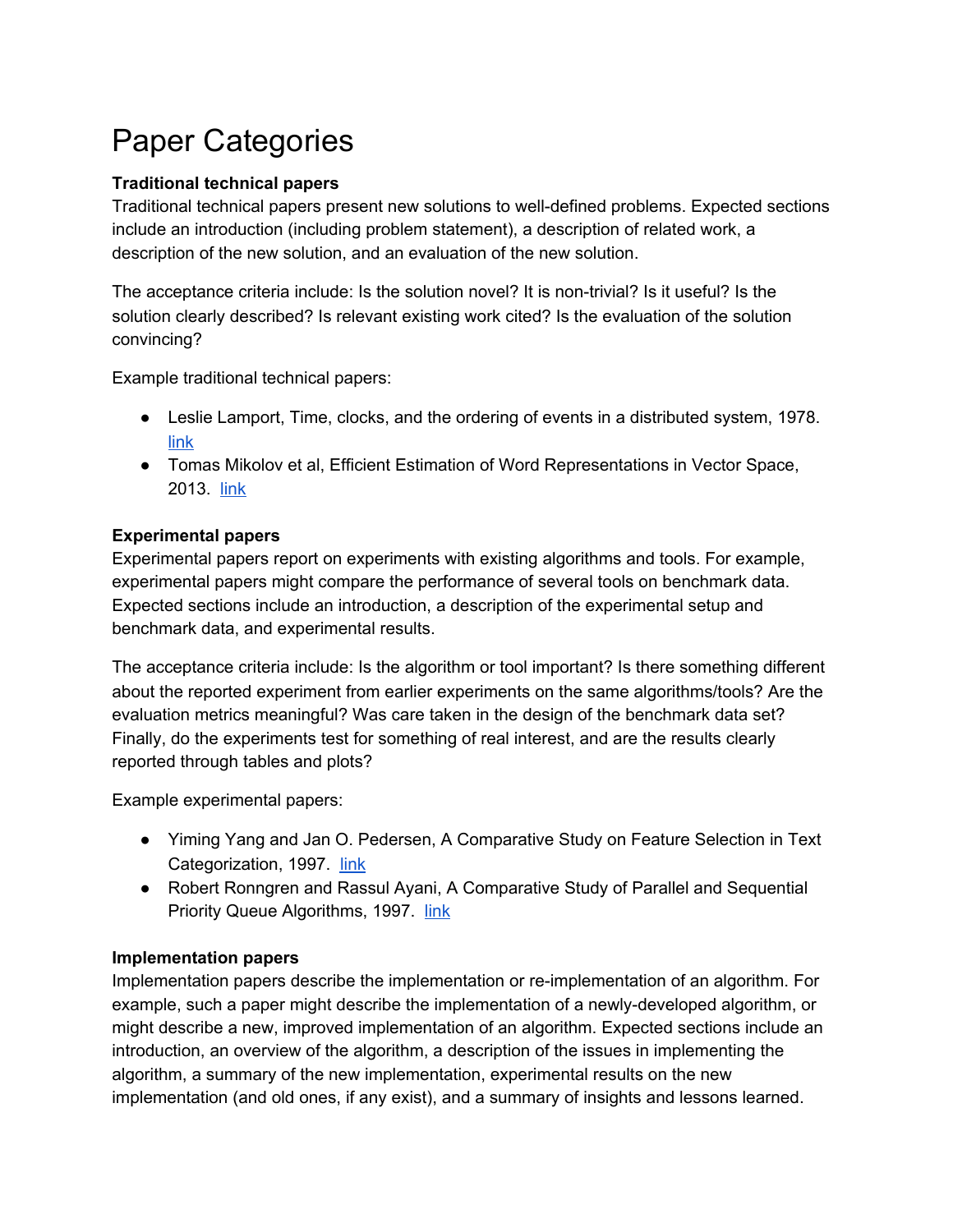The acceptance criteria include: Is the algorithm important? Is there a significant issue with existing implementations that motivates another implementation? Is the idea behind the new implementation non-trivial? Are the experiments well-designed and are the experimental results reported clearly?

Example implementation papers:

- Ernesto Martins and Marta Pascoal, A new implementation of Yen's ranking loopless paths algorithm, 2002. [link](https://idp.springer.com/authorize/casa?redirect_uri=https://link.springer.com/content/pdf/10.1007/s10288-002-0010-2.pdf&casa_token=Q3_ZHK94w-IAAAAA:kK7BHhhtf6dhhXOs_BR8QLoCyNAAYQu-F6O4jzLtsWUZWmPgfVFdUagYZAUeWKnCyMYjdZSEZF7MrBYZbA)
- E. Hadjiconstantinou and N. Christofides, An efficient implementation of an algorithm for finding K shortest simple paths,  $1999.$  [link](https://onlinelibrary.wiley.com/doi/pdf/10.1002/(SICI)1097-0037(199909)34:2%3C88::AID-NET2%3E3.0.CO;2-1?casa_token=Cw38mAUz3XUAAAAA:67PHXxsVVkGrXO4P-IA9mKRSxQl3AZu4omjvBwROFY9CGGK5h3LpYBcbKfWgbrQfm5igWKm4lImOwVw)

# **Literature surveys**

Literature surveys provide an up-to-date and well-structured overview of the literature in a specific area. One of the values of literature surveys is that research gaps are made explicit, which is helpful for readers entering a new research area. Additionally, reviews can outline the advantages and disadvantages of methods used in practice and discuss the implications of any findings. This is helpful for readers who need to interpret and use the findings.

Expected sections include an abstract, introduction, discussion, conclusion, and related work. The discussion section should list, describe and compare the leading work in the area. The conclusion section should summarize the survey by listing the technologies/methods that were discussed and compared.

The acceptance criteria include: is the survey comprehensive and up to date? Are sufficient details of cited papers provided? Is the survey easy to read and understand? Does the survey connect work in the field?

Example literature surveys:

- Douglas Kunda, Alinaswe Siame, A Systematic Literature Review, 2017. [link](https://pdfs.semanticscholar.org/99f5/e3c54937409d36dd7b9a1d8ece499726f030.pdf)
- M. Praveena, V. Jaiganesh, A Literature Review on Supervised Machine Learning Algorithms and Boosting Process, 2017. [link](https://pdfs.semanticscholar.org/8ddd/1e2130380329c0fc7938f047352b661fba84.pdf)
- Rini John, Nikita Palaskar, A Survey of Various Query Optimization Techniques, 2017. [link](https://pdfs.semanticscholar.org/bba5/d4c144a1e26a0791544fee170b2fdca90692.pdf)

# **Tutorials**

Tutorials attempt to make an algorithm or computational idea accessible by providing a clear presentation that minimizes the background knowledge expected of the reader. The sections expected in tutorials will depend on the nature of the topic being presented.

The acceptance criteria include: Is it well-written? Is the pedagogical approach good? It is technically sound? Does it improve upon other tutorials on the same subject (if available)?